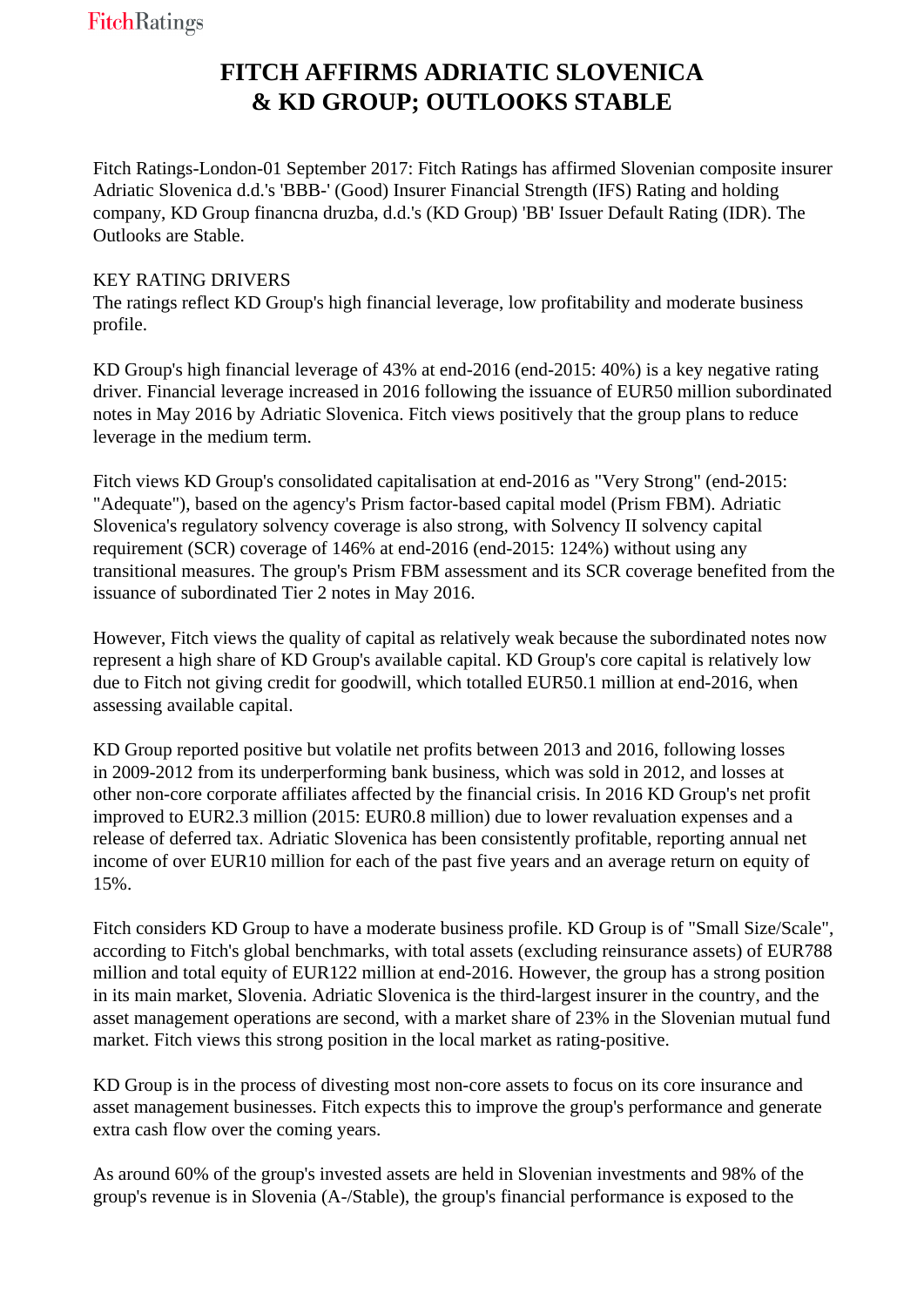health of the local economy. In particular, KD Group is exposed to the risk of losses on non-unitlinked investments and the risk of lapses on unit-linked liabilities.

## RATING SENSITIVITIES

 KD Group's leverage improving to below 40%, in combination with stabilised profitability, could lead to an upgrade.

 The ratings could be downgraded if the group's consolidated capital position weakens for a sustained period. Financial leverage in excess of 50% could also lead to a downgrade.

 Contact: Primary Analyst Ralf Ehrhardt Director +44 20 3530 1551 Fitch Ratings Limited 30 North Colonnade London E14 5GN

 Secondary Analyst Dr Christoph Schmitt **Director** +49 69 768 076 121

 Committee Chairperson Federico Faccio Senior Director +44 20 3530 1394

 Media Relations: Athos Larkou, London, Tel: +44 203 530 1549, Email: athos.larkou@fitchratings.com.

Additional information is available on www.fitchratings.com

 Applicable Criteria Insurance Rating Methodology (pub. 26 Apr 2017) https://www.fitchratings.com/site/re/897260

ALL FITCH CREDIT RATINGS ARE SUBJECT TO CERTAIN LIMITATIONS AND DISCLAIMERS. PLEASE READ THESE LIMITATIONS AND DISCLAIMERS BY FOLLOWING THIS LINK: HTTPS://WWW.FITCHRATINGS.COM/UNDERSTANDINGCREDITRATINGS. IN ADDITION, RATING DEFINITIONS AND THE TERMS OF USE OF SUCH RATINGS ARE AVAILABLE ON THE AGENCY'S PUBLIC WEB SITE AT WWW.FITCHRATINGS.COM. PUBLISHED RATINGS, CRITERIA, AND METHODOLOGIES ARE AVAILABLE FROM THIS SITE AT ALL TIMES. FITCH'S CODE OF CONDUCT, CONFIDENTIALITY, CONFLICTS OF INTEREST, AFFILIATE FIREWALL, COMPLIANCE, AND OTHER RELEVANT POLICIES AND PROCEDURES ARE ALSO AVAILABLE FROM THE CODE OF CONDUCT SECTION OF THIS SITE. DIRECTORS AND SHAREHOLDERS RELEVANT INTERESTS ARE AVAILABLE AT HTTPS://WWW.FITCHRATINGS.COM/SITE/ REGULATORY. FITCH MAY HAVE PROVIDED ANOTHER PERMISSIBLE SERVICE TO THE RATED ENTITY OR ITS RELATED THIRD PARTIES. DETAILS OF THIS SERVICE FOR RATINGS FOR WHICH THE LEAD ANALYST IS BASED IN AN EU-REGISTERED ENTITY CAN BE FOUND ON THE ENTITY SUMMARY PAGE FOR THIS ISSUER ON THE FITCH WEBSITE.

Copyright © 2017 by Fitch Ratings, Inc., Fitch Ratings Ltd. and its subsidiaries. 33 Whitehall Street, NY, NY 10004. Telephone: 1-800-753-4824, (212) 908-0500. Fax: (212) 480-4435. Reproduction or retransmission in whole or in part is prohibited except by permission. All rights reserved. In issuing and maintaining its ratings and in making other reports (including forecast information), Fitch relies on factual information it receives from issuers and underwriters and from other sources Fitch believes to be credible. Fitch conducts a reasonable investigation of the factual information relied upon by it in accordance with its ratings methodology, and obtains reasonable verification of that information from independent sources, to the extent such sources are available for a given security or in a given jurisdiction. The manner of Fitch's factual investigation and the scope of the third-party verification it obtains will vary depending on the nature of the rated security and its issuer, the requirements and practices in the jurisdiction in which the rated security is offered and sold and/or the issuer is located, the availability and nature of relevant public information, access to the management of the issuer and its advisers, the availability of pre-existing third-party verifications such as audit reports, agreed-upon procedures letters, appraisals, actuarial reports, engineering reports, legal opinions and other reports provided by third parties, the availability of independent and competent third- party verification sources with respect to the particular security or in the particular jurisdiction of the issuer, and a variety of other factors. Users of Fitch's ratings and reports should understand that neither an enhanced factual investigation nor any third-party verification can ensure that all of the information Fitch relies on in connection with a rating or a report will be accurate and complete. Ultimately, the issuer and its advisers are responsible for the accuracy of the information they provide to Fitch and to the market in offering documents and other reports. In issuing its ratings and its reports, Fitch must rely on the